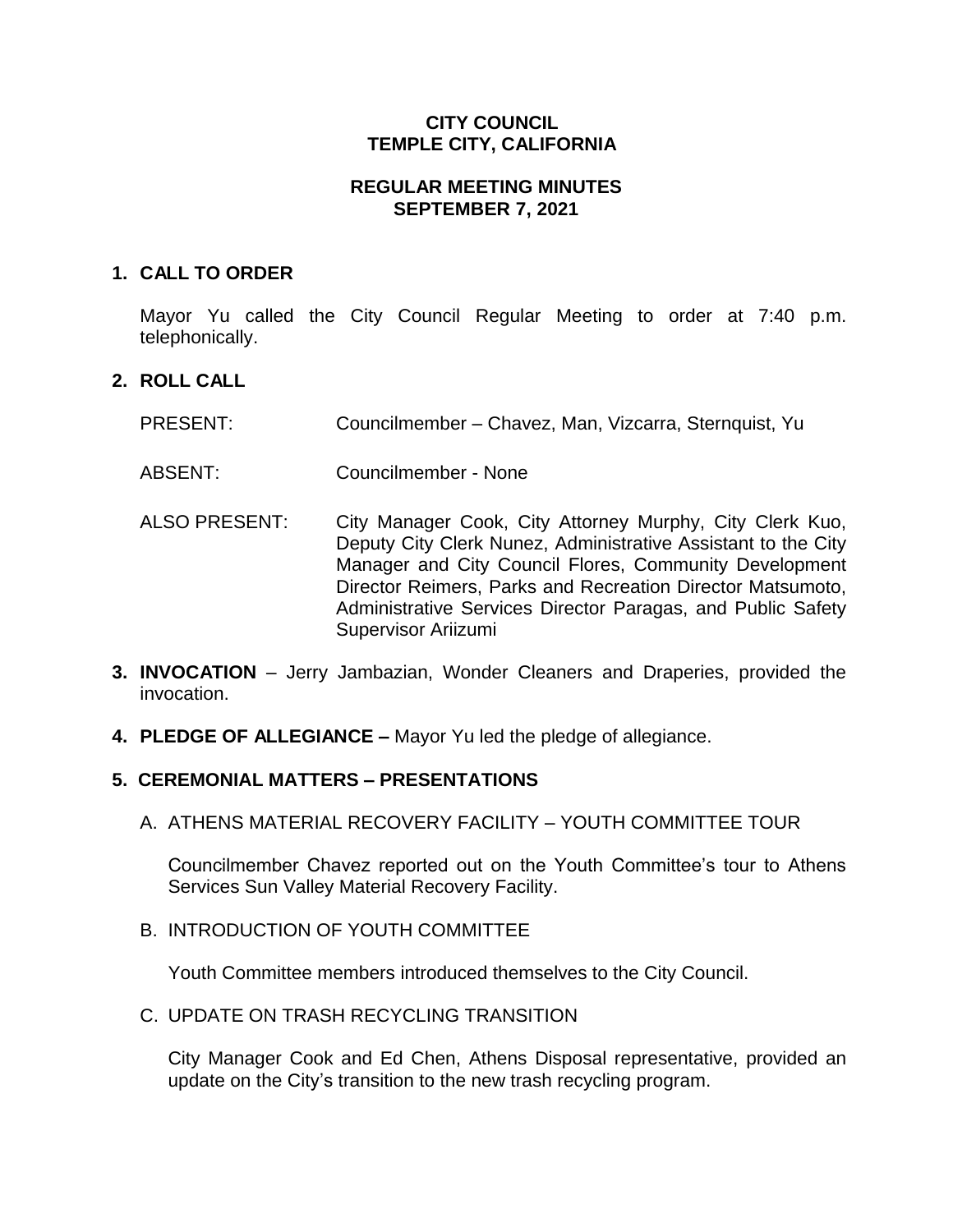## **6. PUBLIC COMMENTS ON ITEMS NOT LISTED ON THE AGENDA** – None

#### **7. CONSENT CALENDAR**

Mayor Pro Tem Sternquist made a motion to approve the consent calendar items. Seconded by Councilmember Chavez and approved by the following votes:

| AYES:      | Councilmember - Chavez, Man, Vizcarra, Sternquist, Yu |
|------------|-------------------------------------------------------|
| NOES:      | Councilmember - None                                  |
| ABSENT:    | Councilmember - None                                  |
| ABSTAINED: | Councilmember - None                                  |

#### [A. APPROVAL OF MINUTES](https://www.ci.temple-city.ca.us/DocumentCenter/View/16691/7A_CCM---2021-08-17)

The City Council is requested to review and approve the Minutes of the Regular City Council Meeting of August 17, 2021.

Action: Approved.

#### [B. TRANSPORTATION AND PUBLIC SAFETY COMMISSION MEETING ACTION](https://www.ci.temple-city.ca.us/DocumentCenter/View/16692/7B_2021-09-07-Transportation-and-Public-Safety-Commission-Actions_v2)

The City Council is requested to receive and file the actions of the Transportation and Public Safety Commission Regular Meetings of March 11 and October 14, 2020 and July 28, 2021.

Action: Received and filed.

#### C. [LEAGUE OF CALIFORNIA CITIES ANNUAL CONFERENCE RESOLUTIONS](https://www.ci.temple-city.ca.us/DocumentCenter/View/16693/7C_Annual-League-of-California-Cities-Conference-Resolutions-2021_Staff-Report-w-attachment)

At its annual business meeting, the League adopts policy resolutions on issues of statewide importance that have direct bearing on municipal affairs and are of broad municipal interest. This year's General Assembly and business meeting will be held in Sacramento on Friday, September 24. The City Council is requested to approve the City's voting delegate and alternate to use their discretion to vote on the proposed resolutions.

Action: **Received and filed the League of California** Cities annual resolution and approved Mayor Yu as a voting alternate to use his discretion to vote on the proposed resolutions.

#### D. TEMPLE CITY EXPRESS [LIBRARY LEASE EXTENSION](https://www.ci.temple-city.ca.us/DocumentCenter/View/16694/7D_Express-Library-Lease_Staff-Report)

County notified City staff that the Temple City Library renovation and expansion project completion date would be delayed for various reasons. The County requested a six-month extension to the current lease.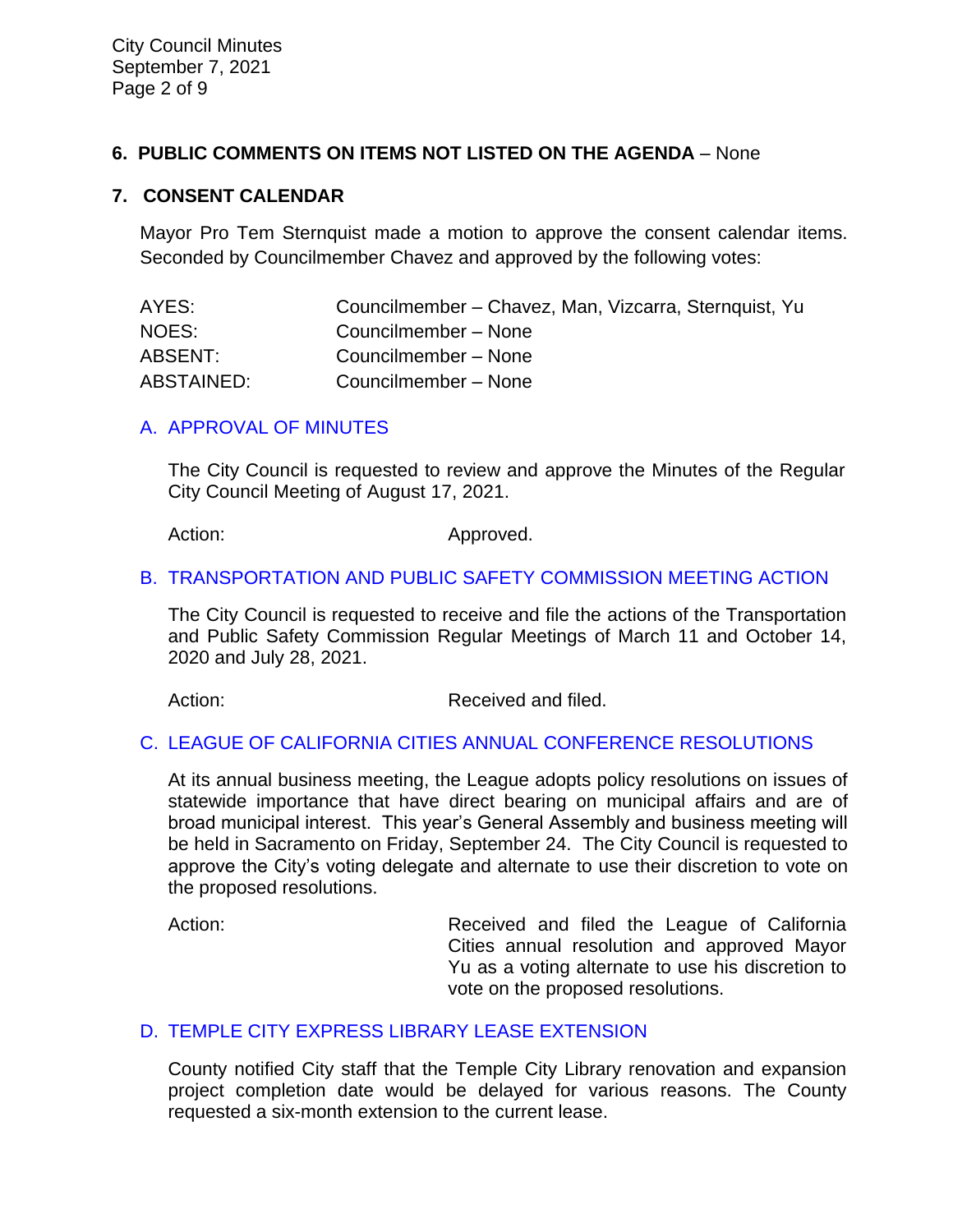Action:

- 1. Approved a six-month extension to the lease agreement between the City of Temple City and the Los Angeles County; and
- 2. Authorized the City Manager to execute the First Amendment to the lease agreement.

## E. [APPROVAL OF CONSULTANT SERVICES AGREEMENT WITH RRM DESIGN](https://www.ci.temple-city.ca.us/DocumentCenter/View/16695/7E_Architectural-Review-Services_Staff-Report-2021-w-attachment)  [GROUP FOR ARCHITECTURAL REVIEW SERVICES](https://www.ci.temple-city.ca.us/DocumentCenter/View/16695/7E_Architectural-Review-Services_Staff-Report-2021-w-attachment)

The goal of seeking architectural review services is to continuously promote high quality projects. The City Council is requested to review and approve the Consultant Services Agreement with RRM Design Group.

Action:

- 1. Reviewed and approved the Consultant Services Agreement (Attachment "A") with RRM Design Group. The Agreement is based on a term of five years (with an initial three-year term and an automatic renewal for up to two more years), and an annual budget not to exceed \$15,000 with a total not to exceed \$75,000; and
- 2. Authorized the City Manager to execute the agreement with RRM Design Group.

## F. [FIRST AMENDMENT TO AGREEMENT WITH WEST COAST ARBORIST, INC.](https://www.ci.temple-city.ca.us/DocumentCenter/View/16696/7F_WCA_Staff-Report_First-Amendment-to-Agreement-w-attachments)  [FOR TREE MAINTENANCE SERVICES](https://www.ci.temple-city.ca.us/DocumentCenter/View/16696/7F_WCA_Staff-Report_First-Amendment-to-Agreement-w-attachments)

The City Council is requested to extend its agreement with the West Coast Arborists until June 30, 2023.

Action: **Authorized the City Manager to execute a first** amendment to the agreement with West Coast Arborist, Inc. (WCA) for tree maintenance services.

#### G. [APPROVAL OF AGREEMENT WITH ALL CITY MANAGEMENT SERVICES FOR](https://www.ci.temple-city.ca.us/DocumentCenter/View/16697/7G_All-City-Management-Services_Staff-Report_v2-w-attachment)  [CROSSING GUARD SERVICES](https://www.ci.temple-city.ca.us/DocumentCenter/View/16697/7G_All-City-Management-Services_Staff-Report_v2-w-attachment)

During the COVID-19 Pandemic, crossing guard services at various school crossing locations throughout the City were suspended as students were attending virtual instruction. City Council is requested to approve the agreement to reinstate crossing guard services with ACMS for the 2021-2022 school year.

Action:

1. Approved the agreement with All City Management Services (ACMS) for crossing guard services for Fiscal Year (FY) 2021-22 (Attachment "A"); and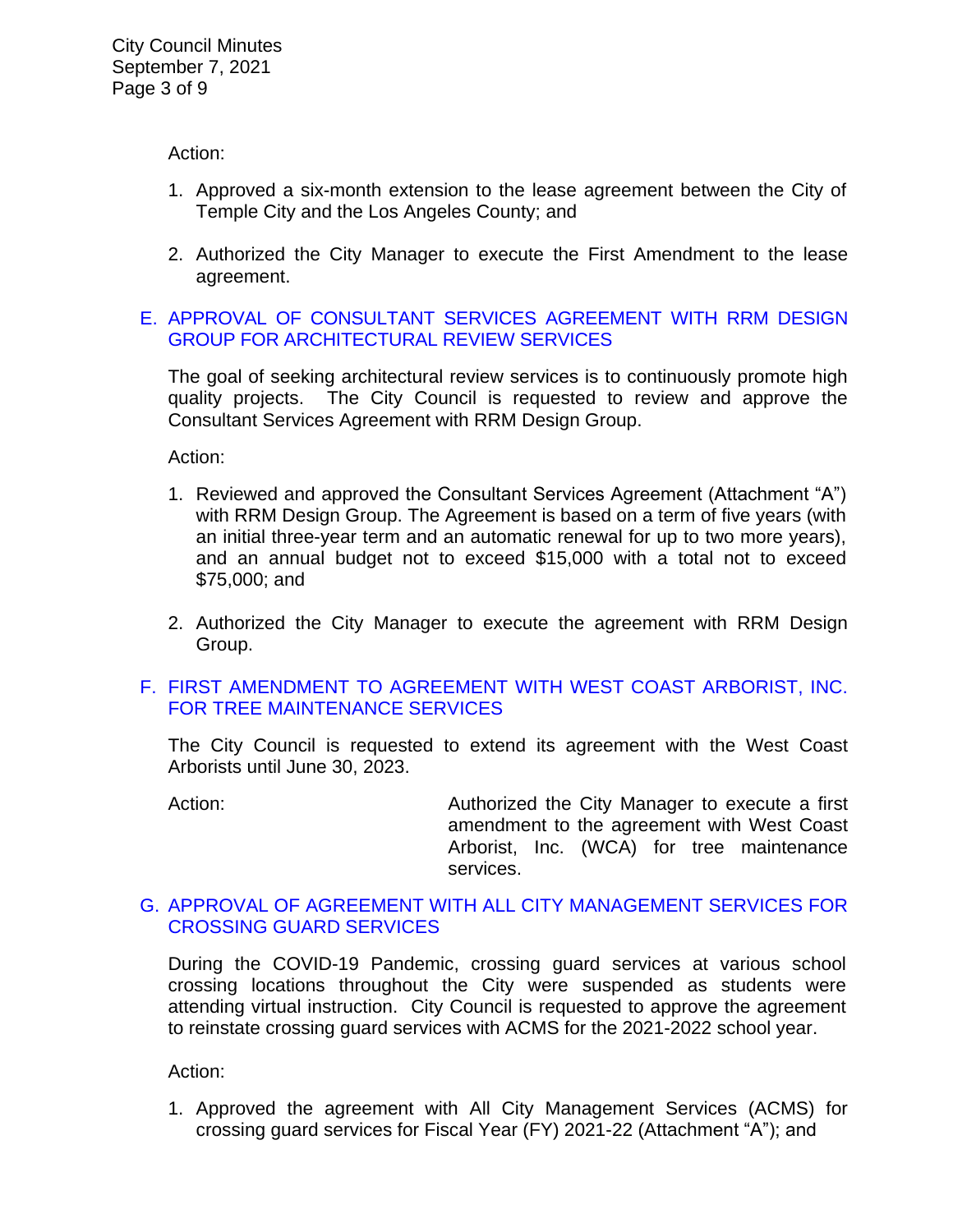City Council Minutes September 7, 2021 Page 4 of 9

2. Authorized the City Manager to execute the agreement.

### H. [PETTY CASH REPORT](https://www.ci.temple-city.ca.us/DocumentCenter/View/16698/7H_Petty-Cash-Report-9-7-21)

The City Council is requested to receive and file the Petty Cash Report.

Action: Received and filed.

#### I. [ADOPTION OF RESOLUTION NO. 21-5550 APPROVING PAYMENT OF BILLS](https://www.ci.temple-city.ca.us/DocumentCenter/View/16699/7I_Warrant-Register-90721-FY2021)  [FOR FISCAL YEAR 2020-21](https://www.ci.temple-city.ca.us/DocumentCenter/View/16699/7I_Warrant-Register-90721-FY2021)

The City Council is requested to adopt Resolution No. 21-5550 authorizing the payment of bills.

Action: Mathematic Monet Adopted Resolution No. 21-5550.

#### J. [ADOPTION OF RESOLUTION NO. 21-5551 APPROVING PAYMENT OF BILLS](https://www.ci.temple-city.ca.us/DocumentCenter/View/16700/7J_Warrant-Register-90721-FY2122)  [FOR FISCAL YEAR 2021-22](https://www.ci.temple-city.ca.us/DocumentCenter/View/16700/7J_Warrant-Register-90721-FY2122)

The City Council is requested to adopt Resolution No. 21-5551 authorizing the payment of bills.

Action: Mathematic Monet Adopted Resolution No. 21-5551.

## **8. PUBLIC HEARING**

## A. [COMMUNITY DEVELOPMENT BLOCK GRANT PROGRAM SUBSTANTIAL](https://www.ci.temple-city.ca.us/DocumentCenter/View/16701/8A_CDBG_Staff-Report-CDBG-Program-Amendments-w-attachment)  [AMENDMENTS FOR FY 2021-2022](https://www.ci.temple-city.ca.us/DocumentCenter/View/16701/8A_CDBG_Staff-Report-CDBG-Program-Amendments-w-attachment)

The City has unallocated Community Development Block Grant (CDBG) funds carried over from Fiscal Year 2020-21 and housing rehabilitation loans paid back to the City. The City Council is requested to consider amendments to the CDBG program allocations for FY 2021-22.

City Manager Cook gave a brief overview of the City's Community Development Block Grant fund program.

Associate Planner Gulick gave a summary of the staff report.

City Council made comments and asked questions regarding the unallocated CDBG funds carried over from FY 2020-21 and the amendments to the CDBG program allocations for FY 2021-22.

Mayor Yu opened public hearing. Hearing no request to speak, Mayor Yu closed public hearing.

City Council made final comments.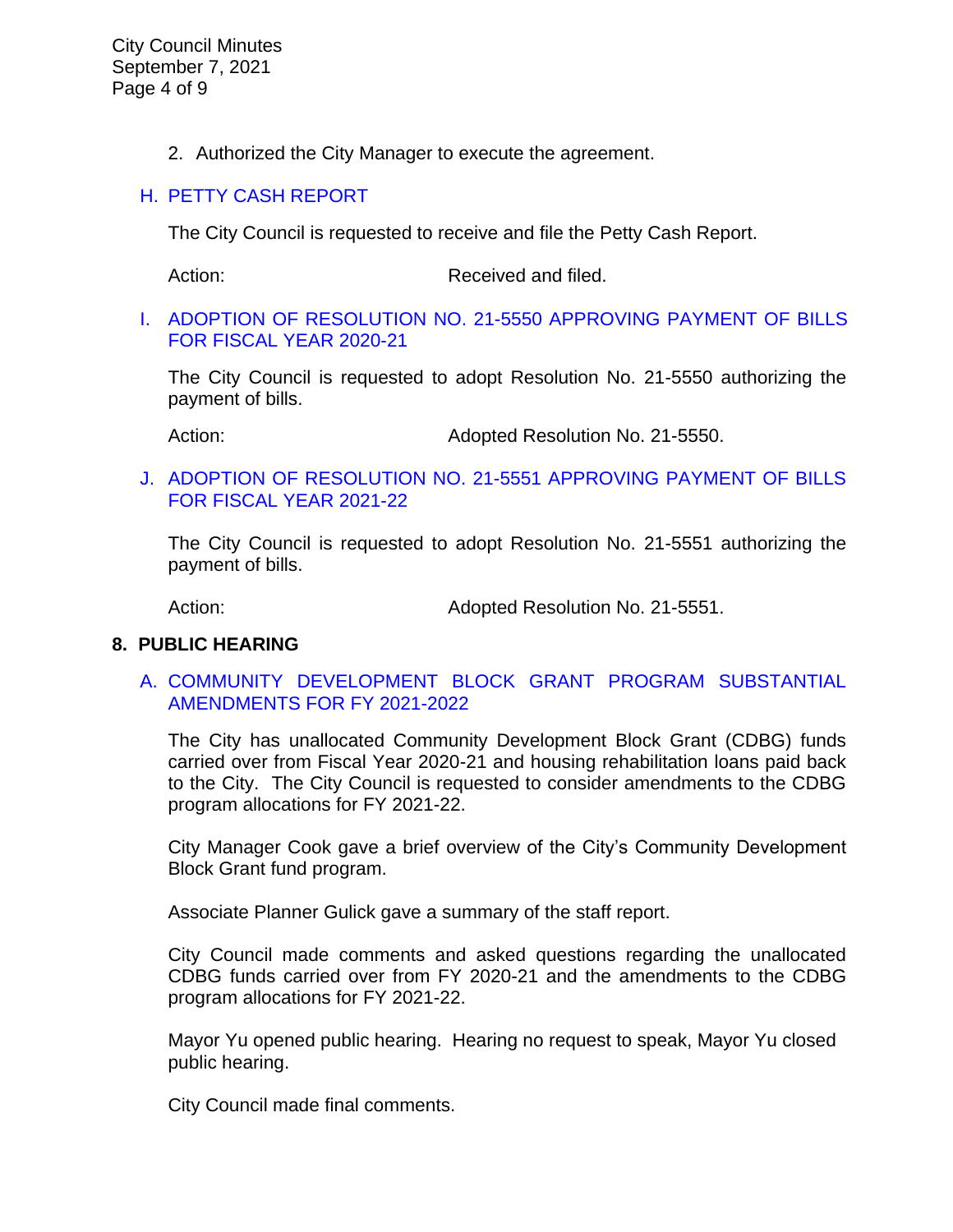Mayor Pro Tem Sternquist made a motion to adopt Resolution 21-5549 approving substantial amendments to the CDBG program allocations for FY 2021-22. Seconded by Councilmember Man and approved by the following votes:

| AYES:      | Councilmember - Chavez, Man, Vizcarra, Sternquist, Yu |
|------------|-------------------------------------------------------|
| NOES:      | Councilmember - None                                  |
| ABSENT:    | Councilmember - None                                  |
| ABSTAINED: | Councilmember - None                                  |

## **9. UNFINISHED BUSINESS**

#### A. [TEMPLE CITY CHAMBER OF COMMERCE](https://www.ci.temple-city.ca.us/DocumentCenter/View/16702/9A_Chamber-of-Commerce_Staff-Report_2021-09-07_v2-w-attachment)

City Council is requested to approve a one year professional services agreement with the Temple City Chamber of Commerce to continue the promotion of local businesses and provide public information services to the public.

City Manager Cook gave a summary of the staff report.

City Council made comments and asked questions regarding the agreement scope of services.

Mayor Yu opened public comments.

Peter Choi, Temple City Chamber of Commerce, President/CEO, made public service announcements and commented on the agenda item.

Hearing no further request to speak, Mayor Yu closed public comment.

City Council made final comments.

Councilmember Man made a motion to approve a one-year professional services agreement with the Temple City Chamber of Commerce for business promotion and public information services for \$62,500; July 1, 2021 through June 30, 2022 and authorized the City Manager to execute the agreement. Seconded by Councilmember Vizcarra and approved by the following votes:

| AYES:      | Councilmember – Chavez, Man, Vizcarra, Sternquist, Yu |
|------------|-------------------------------------------------------|
| NOES:      | Councilmember - None                                  |
| ABSENT:    | Councilmember - None                                  |
| ABSTAINED: | Councilmember - None                                  |

#### **10. NEW BUSINESS**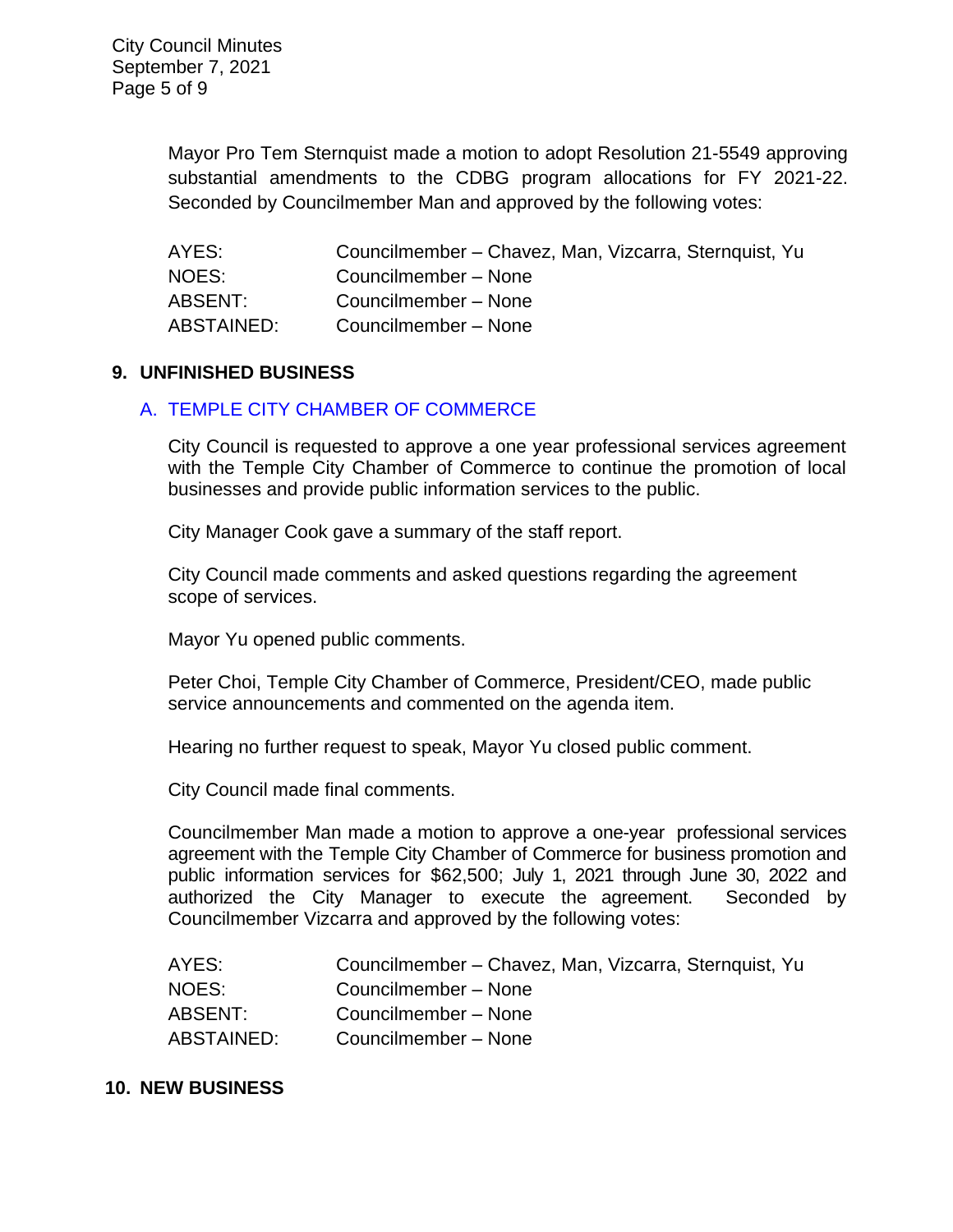## [A. DISCUSSION REGARDING 72 HOUR PARKING RESTRICTION EXEMPTION](https://www.ci.temple-city.ca.us/DocumentCenter/View/16721/16-10A_72-Hour-Parking-Exemption_v3)

At the July 20, 2021, City Council meeting, Mayor Pro Tem Sternquist asked staff to look into the development of a program that would provide residents with an exemption from the 72-hour parking restriction.

City Manager Cook gave a brief background regarding the 72 hour parking restriction.

Public Safety Supervisor Ariizumi gave a summary of the staff report.

City Council made comments and asked questions regarding the 72 hour parking restriction and the proposed exemption.

Mayor Yu opened public comment. Hearing no request to speak, Mayor Yu closed public comment.

City Council made final comments.

City Council directed staff to bring back a report with recommended solutions to the 72 hour parking restriction for further discussion.

### [B. DISCUSSION OF ORDINANCE NO. 17-1024, TITLE 2 \(ADMINISTRATION\),](https://www.ci.temple-city.ca.us/DocumentCenter/View/16703/10B_Art-in-Public-Places-Discussion_staff-report_Art-in-Public-Places_v3)  [CHAPTER 6 \(CITY COMMISSIONS\), ARTICLE C \(ART IN PUBLIC PLACES](https://www.ci.temple-city.ca.us/DocumentCenter/View/16703/10B_Art-in-Public-Places-Discussion_staff-report_Art-in-Public-Places_v3)  [PROGRAM\) SECTION 5 \(DONATIONS AND OTHER CHARITABLE GIFTS\) OF](https://www.ci.temple-city.ca.us/DocumentCenter/View/16703/10B_Art-in-Public-Places-Discussion_staff-report_Art-in-Public-Places_v3)  [THE TEMPLE CITY MUNICIPAL CODE FOR THE ART IN PUBLIC PLACES](https://www.ci.temple-city.ca.us/DocumentCenter/View/16703/10B_Art-in-Public-Places-Discussion_staff-report_Art-in-Public-Places_v3)  [PROGRAM](https://www.ci.temple-city.ca.us/DocumentCenter/View/16703/10B_Art-in-Public-Places-Discussion_staff-report_Art-in-Public-Places_v3)

The proposed municipal code amendment would give first review of donations and other charitable gifts under the Art in Public Places Program to the Parks and Recreation Commission.

Parks and Recreation Director Matsumoto gave a summary of the staff report.

City Council made comments and asked questions regarding the code amendment relating to the review of donations and other charitable gifts under the Art in Public Places Program.

Mayor Yu opened public comment. Hearing no request to speak, Mayor Yu closed public comment.

City Council made final comments regarding the ordinance amendment.

Councilmember Chavez made a motion for staff to prepare a municipal code amendment which would give first review of art donations and other charitable gifts under Art in Public Places Program to the Parks and Recreation Commission, and to bring the amendment back to Council for discussion and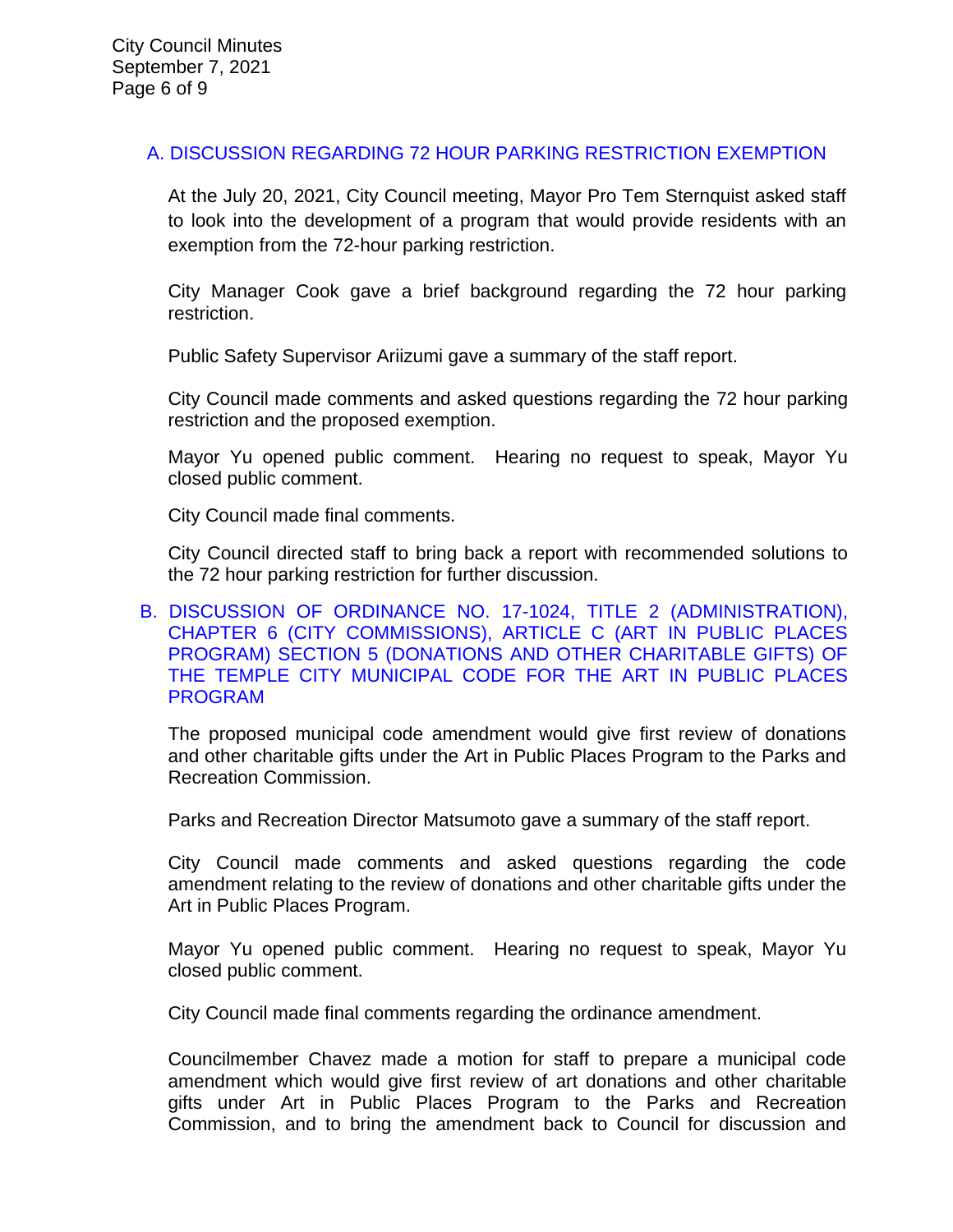adoption at a future meeting. Seconded by Mayor Pro Tem Sternquist and approved by the following votes:

| AYES:      | Councilmember - Chavez, Man, Vizcarra, Sternquist, Yu |
|------------|-------------------------------------------------------|
| NOES:      | Councilmember - None                                  |
| ABSENT:    | Councilmember - None                                  |
| ABSTAINED: | Councilmember - None                                  |

**11. UPDATE FROM CITY MANAGER** – Deferred to City Attorney Murphy and Community Development Director to give an update on SB 9 and the rental eviction moratorium.

#### **12. UPDATE FROM CITY ATTORNEY**

A. UPDATE ON SB9 (WITH COMMUNITY DEVELOPMENT DIRECTOR)

Senate Bill (SB) 9 allows for the subdivision of any parcel zoned for single family use into two approximately equal parcels. The bill would also allow housing development of no more than 2 units in every single family parcel, meaning everywhere there is a single family lot with one home on it, 4 units could be built. Community Development Director Reimers provided the practical impact of SB 9 and City Attorney Murphy talked about the legal issues of the bill.

#### B. UPDATE ON COUNTY, STATE, AND FEDERAL RENTAL MORATORIUMS

City Attorney Murphy reported that the federal eviction moratorium has been struck down by trial court and the matter is pending on an appeal. State moratorium remains in place as does the county until the end of September. We won't know more on either one of them until after the result of the Governor's recall election.

City Attorney Murphy also provided an update on Assembly Bill (AB) 361 relating to conducting virtual meetings. The Governor's executive order allowing virtual meeting by electronic means will expire on September 30, AB 361 will allow the virtual meeting to continue regardless of the governor's extension of his executive order. AB 361 does have more procedural requirements than the governor's executive order (i.e., hold a meeting finding that continuation of virtual meetings are necessary and continue to make findings every 30 days that virtual meetings are necessary).

## **13. COUNCIL REPORTS REGARDING AD HOC OR STANDING COMMITTEE MEETINGS**

A. SCHOOL DISTRICT/CITY STANDING COMMITTEE (Councilmember Man and Councilmember Chavez) – Formed 1/3/2012

No report.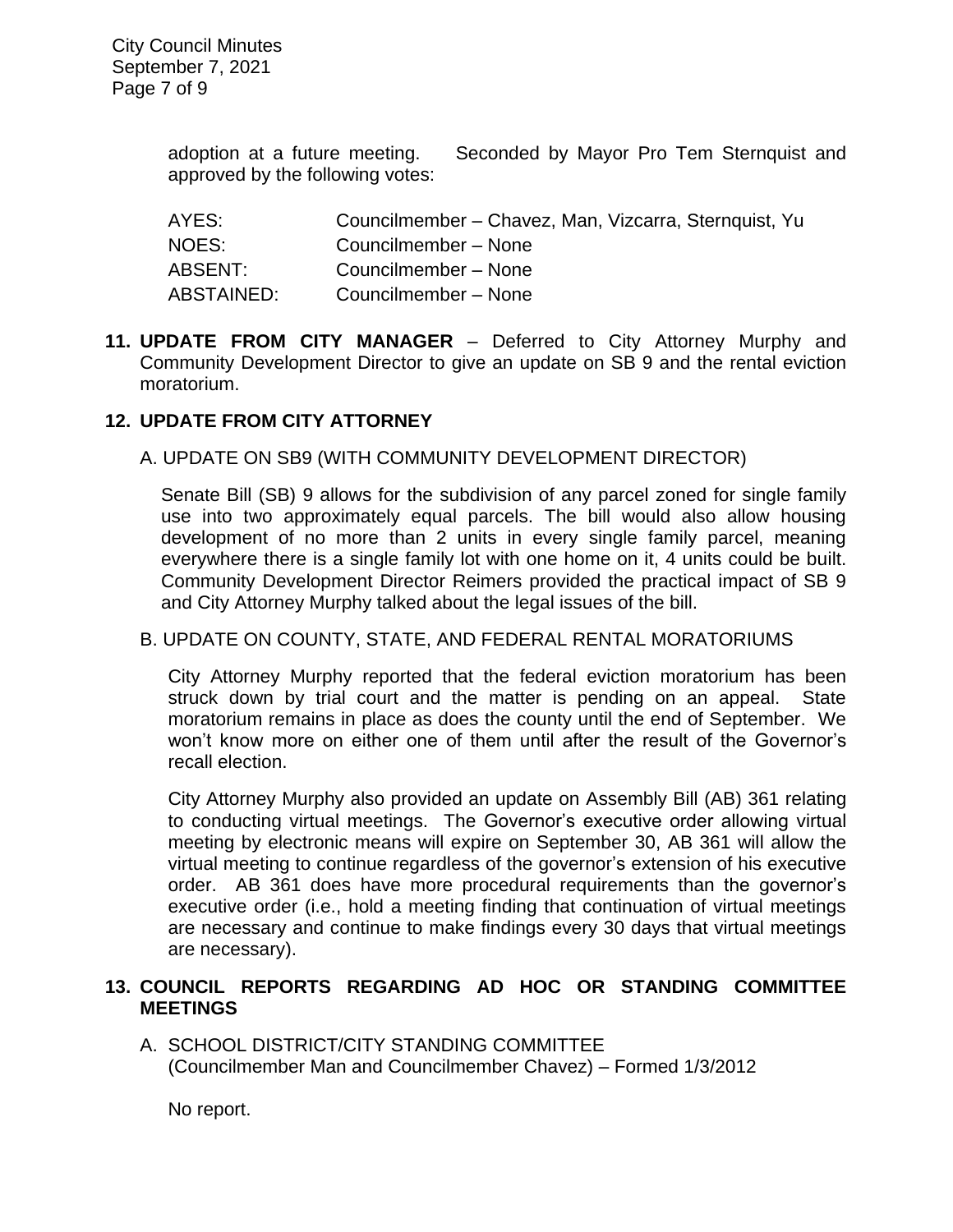City Council Minutes September 7, 2021 Page 8 of 9

- B. LAS TUNAS DOWNTOWN REVITALIZATION STANDING COMMITTEE (Councilmember Chavez and Mayor Yu) – Formed 2/18/2014 No report.
- C. FUTURE DEVELOPMENT OF CITY PROPERTIES STANDING COMMITTEE (Mayor Yu and Councilmember Man) – Formed 2/18/2014

No report.

D. AUDIT STANDING COMMITTEE (Councilmember Chavez and Mayor Yu) – Formed 7/15/2014

No report.

E. FACILITIES, PUBLIC WORKS, AND INFRASTRUCTURE STANDING **COMMITTEE** (Mayor Yu and Councilmember Man) – Formed 4/4/2017

No report.

F. PRIMROSE PARK ART ELEMENT AD HOC (Councilmember Vizcarra and Mayor Yu) – Formed 5/19/20

Councilmember Vizcarra reported on the ad hoc's meeting with Mr. Hepler and Mrs. Keelin regarding public arts for the Primrose Park. The ad hoc will bring their recommendations back to Council for consideration.

G. CITY BASED HOMELESS PLAN STANDING COMMITTEE (Councilmember Vizcarra and Mayor Pro Tem Sternquist) – Formed 3/16/21

No report.

## **14. COUNCIL ITEMS SEPARATE FROM THE CITY MANAGER'S REGULAR AGENDA**

- A. COUNCILMEMBER MAN None
- B. COUNCILMEMBER VIZCARRA None
- C. COUNCILMEMBER CHAVEZ None
- D. MAYOR PRO TEM STERNQUIST None
- E. MAYOR YU None
- **15. ADDITIONAL PUBLIC COMMENTS ON ITEMS NOT LISTED ON THE AGENDA** None